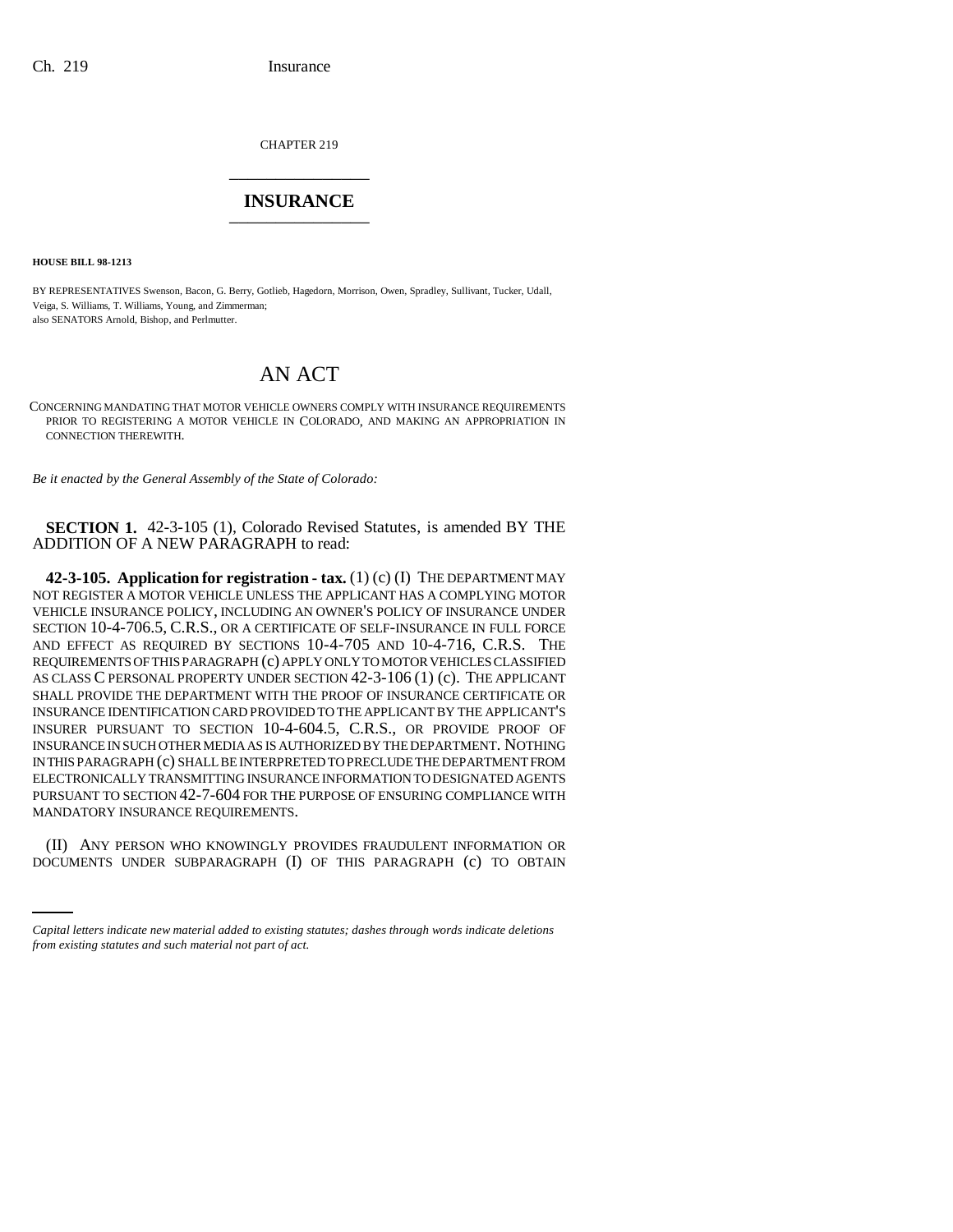REGISTRATION OF A MOTOR VEHICLE IS GUILTY OF A MISDEMEANOR AND IS SUBJECT TO THE CRIMINAL AND CIVIL PENALTIES PROVIDED UNDER SECTION 42-6-139 (3) AND (4).

(III) THIS PARAGRAPH (c) IS REPEALED, EFFECTIVE JULY 1, 2001.

**SECTION 2.** 42-3-112 (3), Colorado Revised Statutes, is amended to read:

**42-3-112. Records of application and registration.** (3) (a) Any notice for renewal of registration shall include a notice, in type which is larger than the other information contained in the notice, which specifies that motor vehicle insurance coverage is compulsory in Colorado, that noncompliance is a misdemeanor traffic offense, that the minimum penalty for such offense is a one-hundred-dollar fine and that the maximum penalty for such offense is one year's imprisonment and a one-thousand-dollar fine, and that such owner shall be required as a condition of obtaining a renewed registration card and upon receipt of the registration card to sign the affirmation clause on such card which states "I swear or affirm under penalty of perjury that I now have in effect a complying policy of motor vehicle insurance pursuant to the "Colorado Auto Accident Reparations Act", part 7 of article 4 of title 10, C.R.S., or a certificate of self-insurance to cover the vehicle for which this registration is issued, and I understand that such insurance must be renewed so that coverage is continuous. Signature \_\_\_\_\_\_\_\_\_\_, Date \_\_\_\_\_."

(b) (I) THE DEPARTMENT MAY NOT RENEW THE REGISTRATION OF A MOTOR VEHICLE UNLESS THE APPLICANT HAS A COMPLYING MOTOR VEHICLE INSURANCE POLICY, INCLUDING AN OWNER'S POLICY OF INSURANCE UNDER SECTION 10-4-706.5, C.R.S., OR CERTIFICATE OF SELF-INSURANCE IN FULL FORCE AND EFFECT AS REQUIRED BY SECTIONS 10-4-705 AND 10-4-716, C.R.S. THE REQUIREMENTS OF THIS PARAGRAPH (b) APPLY ONLY TO MOTOR VEHICLES CLASSIFIED AS CLASS C PERSONAL PROPERTY UNDER SECTION 42-3-106 (1) (c). THE REGISTRATION RENEWAL CARD SHALL DIRECT THE APPLICANT TO ENCLOSE THE PROOF OF INSURANCE CERTIFICATE OR INSURANCE IDENTIFICATION CARD PROVIDED TO THE APPLICANT BY THE APPLICANT'S INSURER PURSUANT TO SECTION 10-4-604.5, C.R.S., WITH THE RENEWAL CARD OR PROVIDE PROOF OF INSURANCE IN SUCH OTHER MEDIA AS IS AUTHORIZED BY THE DEPARTMENT TO DEMONSTRATE COMPLIANCE WITH SUCH REQUIREMENTS. NOTHING IN THIS PARAGRAPH (b) SHALL BE INTERPRETED TO PRECLUDE THE DEPARTMENT FROM ELECTRONICALLY TRANSMITTING INSURANCE INFORMATION TO DESIGNATED AGENTS PURSUANT TO SECTION 42-7-604 FOR THE PURPOSE OF ENSURING COMPLIANCE WITH MANDATORY INSURANCE REQUIREMENTS.

(II) ANY PERSON WHO KNOWINGLY PROVIDES FRAUDULENT INFORMATION OR DOCUMENTS UNDER SUBPARAGRAPH (I) OF THIS PARAGRAPH (b) TO OBTAIN REGISTRATION OF A MOTOR VEHICLE IS GUILTY OF A MISDEMEANOR AND IS SUBJECT TO THE CRIMINAL AND CIVIL PENALTIES PROVIDED UNDER SECTION 42-6-139 (3) AND (4).

(III) THIS PARAGRAPH (b) IS REPEALED, EFFECTIVE JULY 1, 2001.

**SECTION 3.** 42-6-139 (3) and (4), Colorado Revised Statutes, are amended to read: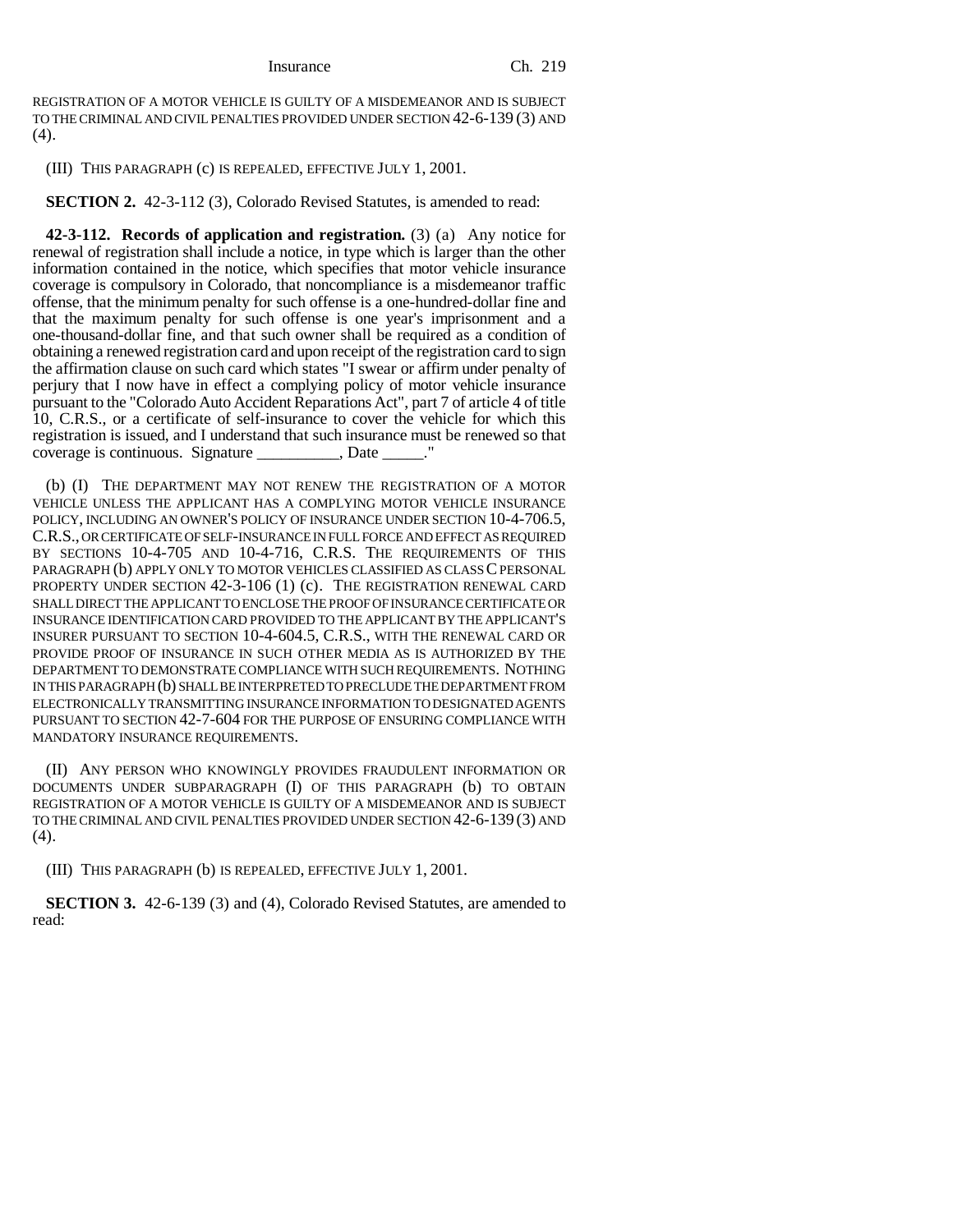## Ch. 219 Insurance

**42-6-139. Registration - where made.** (3) Any person who knowingly violates any of the provisions of subsection (2) of this section, section 42-3-103 (4) (a), SECTION  $42-3-105(1)$  (c) (II), SECTION  $42-3-112(3)$  (b) (II), section  $42-6-140$ , or any rule or regulation of the director relating thereto made pursuant to the authority conferred upon the director in this part 1 is guilty of a misdemeanor and, upon conviction thereof, shall be punished by a fine of five hundred dollars.

(4) In addition to any other applicable penalty, a person who registers a motor vehicle in violation of the provisions of subsection (2) of this section, section 42-3-103 (4) (a), SECTION 42-3-105 (1) (c) (II), SECTION 42-3-112 (3) (b) (II), or section 42-6-140 shall be subject to a civil penalty of five hundred dollars. Such violation shall be determined by, and such penalty shall be assessed by and paid to, the municipality or county in which such motor vehicle IS OR should have been registered, subject to judicial review pursuant to rule 106 (a) (4) of the Colorado rules of civil procedure.

**SECTION 4.** 42-7-604 (3), Colorado Revised Statutes, is amended to read:

**42-7-604. Motorist insurance identification database program - creation administration - selection of designated agent - legislative declaration.** (3) The motorist insurance identification database program is hereby created for the purpose of establishing a database to use when verifying compliance with the motor vehicle security requirements in this article AND IN ARTICLES 3 AND 4 OF THIS TITLE. The program shall be administered by the division.

**SECTION 5.** 10-1-108, Colorado Revised Statutes, is amended BY THE ADDITION OF A NEW SUBSECTION to read:

**10-1-108. Duties of commissioner - reports - publications - fees - disposition of funds - adoption of rules - repeal.** (17) (a) THE COMMISSIONER SHALL UNDERTAKE EFFORTS TO INFORM THE PUBLIC REGARDING THE REQUIREMENT FOR PROVIDING PROOF OF INSURANCE PRIOR TO REGISTRATION OR RENEWAL OF REGISTRATION OF A MOTOR VEHICLE UNDER SECTIONS 42-3-105(1) (c) AND 42-3-112 (3) (b), C.R.S. SUCH EFFORTS MAY INCLUDE STATEWIDE ADVERTISEMENTS, PUBLIC SERVICE ANNOUNCEMENTS, AND CREATION OF BROCHURES OR OTHER PUBLICATIONS.

(b) THIS SUBSECTION (17) IS REPEALED, EFFECTIVE JANUARY 1, 2000.

**SECTION 6.** Part 6 of article 4 of title 10, Colorado Revised Statutes, is amended BY THE ADDITION OF A NEW SECTION to read:

**10-4-604.5. Issuance or renewal of insurance policies - proof of insurance provided by certificate, card, or other media.** (1) IN ADDITION TO ANY OTHER REQUIREMENT, IF AN INSURER ISSUES OR RENEWS A POLICY OF INSURANCE, THE INSURER SHALL PROVIDE THE INSURED A PROOF OF INSURANCE CERTIFICATE OR INSURANCE IDENTIFICATION CARD TO ACCOMPANY THE INSURED'S REGISTRATION APPLICATION OR RENEWAL CARD OR PROVIDE PROOF OF INSURANCE IN SUCH OTHER MEDIA AS IS AUTHORIZED BY THE DEPARTMENT UNDER SECTION 42-3-105 (1) (c) OR SECTION 42-3-112 (3) (b), C.R.S. IF THE INSURED HAS AN OWNER'S POLICY OF INSURANCE UNDER SECTION 10-4-706.5, THE INSURER SHALL PROVIDE THE INSURED SUCH PROOF OF INSURANCE FOR EACH MOTOR VEHICLE OWNED BY THE INSURED.